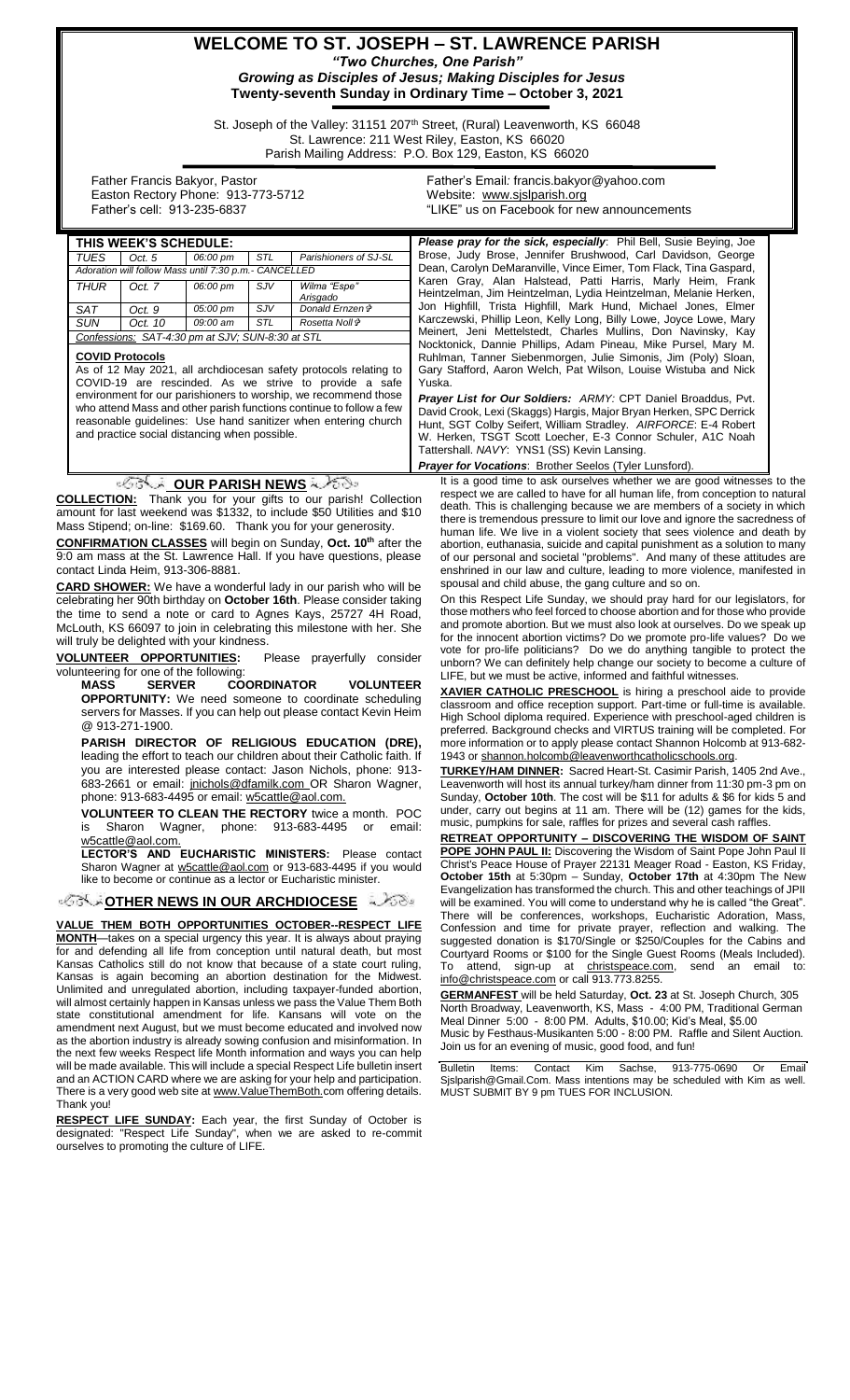**WELCOME TO ST. JOSEPH – ST. LAWRENCE PARISH** *"Two Churches, One Parish"* **Growing as Disciples of Jesus; Making Disciples for Jesus October 3, 2021**

#### **PAGE 2 – bulletin (FOR POSTING ON THE CHURCH INTERNET SITE)**

f **CATHOLIC CHARITIES OF NORTHEAST KANSAS IS HIRING!** Since 1956, Catholic Charites of Northeast Kansas has been a pillar of help, hospitality and hope in the 21 counties of Northeast Kansas. We work to target the root causes facing the poor and vulnerable in our community and journey with our neighbors in need as they work towards self-sufficiency. We are expanding our team of compassionate, motivated and missiondriven individuals. We are currently hiring case managers and management positions for Johnson and Wyandotte counties in the following departments: Financial Education, Workforce, TurnStyles Thrift, Administration and our Family Support Centers. For all open positions and/or to apply visit: https://catholiccharitiesks.org/careers/

**INTEGRATED HEALTH & MENTAL WELLNESS:** St. Ann Catholic Church and the Archdiocesan Mental Wellness Program, Fully Alive presents Integrated Health & Mental Wellness. Learning how to stay well starts with a lifestyle of overall wellness. Heal the whole person – mind body and soul – and find out how you can thrive even during a national health crisis! Fr. Augustin Martinez, Sandy Scherschligt and Archdiocesan Catholic counselors Dr. Jacque Pfeifer- Moffitt, Ph.D. and Deacon Mike Moffitt, Ph.D. will be presenters on Thursday, **October 7th** at 7:00 PM in the St. Ann Chapel. All are welcome to attend.

#### **AMAZED BY YOU – RURAL LIFE FAMILY FESTIVAL TOUR:** Please save the date and plan to attend the regional event closest to you! All locations will include the music and stories of Steve Angrisano, adoration or Mass, food, teen breakout, and family fun.

\*Northern ArchKCK (location TBA): Saturday morning **October 9,** \*Rural Topeka (St. Stanislaus, Rossville): Saturday 4-8pm, **October 9**, \*Southern Region (Prairie Star Ranch): Sunday 3-7pm, **October 10**.

All are welcome! "Young and old alike embrace the passionate message of faith, hope and love woven through Steve's music and storytelling. Always rooted in a spirit of humility and faithfulness, Steve's honest style of ministry is born from who he is: a committed witness to the life and love of Jesus Christ." Please see the flier and find more information on our website: [www.archkck.org/rural/events](http://www.archkck.org/rural/events)

#### **DEACON INFORMATION NIGHT LIVESTREAM**

The Archdiocesan Office of the Permanent Diaconate is offering the final Information Night of the year on Tuesday, **October 12** at Savior Pastoral Center in KCK, both in-person and livestreamed, beginning at 7:00 p.m. Everyone who is interested in learning more about the diaconate and the details of our archdiocesan formation program is welcome to attend. Those who believe the Lord may be calling them to serve the Church as deacons ("inquirers") will be given resources to assist in their discernment. Spouses are strongly encouraged to attend. Attendance at an information night of the inquirer's choosing is required for those who intend to apply for admission to the diaconate program this year. The live stream may be viewed at <u>https://livestream.com/archkck</u>. For more information, email<br><u>leons@archkck.org</u>, call (913) 647-0358, or visit leons@archkck.org, call (913) 647-0358, or visit https://archkck.org/diaconate/home/resources/.

## **OCTOBER 13TH EVENT OFFERING HOPE**

Join others on **October 13** on Finding Hope: surviving suicide, accidental death, and sudden loss. It will be held at Church of the Ascension in Overland Park, KS. The event is Free. It will take place from 6:30-9 pm that evening.

#### **LAST CHANCE TO SIGN UP FOR ST CROIX**!

High School Youth and adults from all over the Archdiocese are invited to join RYMO for a Catholic custom mission trip **March 13-19, 2022** to St. Croix. This is the last week to register, so go to www.archkck.org/rural/events where you can find details and the registration link. Please contact ruralyouth@archkck.org with questions.

**MY HOUSE WORKSHOP FOR MEN** – A Catholic/Christian, 3-day confidential workshop for men seeking freedom from pornography addiction and other unwanted sexual behaviors will be held on **October 14-16** at Savior Pastoral Center, Kansas City, Kansas. Experts Dr. Todd Bowman, Fr. Sean Kilcawley and others are featured to lead the intensive workshop. Register to attend at http://www.centerforhealingkc.com or call 816-786- 6063. CDC, state & county guidelines for Covid-19 will be followed to help ensure everyone's safety.

**MASS OF INNOCENTS:** Have you or someone you know lost a child or loved one during pregnancy or in early infancy? If so, Archbishop Naumann invites you to commemorate this loss at a Mass on Sunday, **October 24**, at 1:00 pm, at Holy Spirit Parish in Overland Park, KS. This annual Mass gives parents, grandparents, siblings, or other loved ones the opportunity to receive consolation, whether the loss was recent or many years ago. Even if you have not personally experienced this kind of loss, you are invited to join us at this Mass to support those who have. For questions or more info, contact Brad DuPont at 913-647-0301 or bdupont@archkck.org

## **MARCH FOR LIFE 2022 YOUTH PILGRIMAGE**

Together We Stand for the Unborn: Abortion is the most significant human rights abuse of our time. Will you take a stand? Join us this year for the March for Life in Washington DC **January 19-23, 2022**. We will depart on January 19, after Mass with Archbishop then join him in Washington DC for the Vigil at the Basilica and the March & Rally at the Mall. Cost is \$415 and includes Hotel and Transportation. Please use this link to sign up your group. More details will follow registration. Please email Rick Cheek if you have any questions: youth2@archkck.org

**CHWC MISSION TRIP TO ST. CROIX MARCH 2022:** High School Youth and adults from all over the Archdiocese are invited to join RYMO for a Catholic custom mission trip **March 13-19, 2022** to St. Croix. Registration

& deposit (\$200) *deadline is the end of September*. Find details at www.archkck.org/rural/youth under the events drop down menu. Please see the following flier for more information and feel free to contact ruralyouth@archkck.org with questions!

## ಿನ್ಲ್-<mark>[R](http://www.google.com/url?sa=i&rct=j&q=&esrc=s&source=images&cd=&cad=rja&uact=8&ved=0CAcQjRxqFQoTCL3M6dfYlskCFQfIYwodK-sMqA&url=http://www.clipartpanda.com/categories/corner-scroll-design&psig=AFQjCNEcNGu-GRs-N_tcfj31hDOCKS7EqQ&ust=1447823402338642)ESOURCES</mark> ಎ∕ನ∂ಃ

**PRAYER FROM POPE FRANCIS DURING THE CORONAVIRUS PANDEMIC** O Mary, you shine continuously on our journey as a sign of salvation and hope. We entrust ourselves to you, Health of the Sick. At the foot of the Cross you participated in Jesus' pain, with steadfast faith. You, Salvation of the Roman People, know what we need. We are certain that you will provide, so that, as you did at Cana of Galilee, joy and feasting might return after this moment of trial.

Help us, Mother of Divine Love, to conform ourselves to the Father's will and to do what Jesus tells us. He who took our sufferings upon Himself, and bore our sorrows to bring us, through the Cross, to the joy of the Resurrection. Amen.

We seek refuge under your protection, O Holy Mother of God. Do not despise our pleas – we who are put to the test – and deliver us from every danger, O glorious and blessed Virgin.

**ONLINE MASSES:** For those who may not be able to attend our parish masses, here are some of the masses that are available to watch on line or on television:

- For regular TV Channel 38 airs Sunday morning Mass at 7:00am each week.
- For Dish and DirecTV EWTN airs Sunday Mass a few times throughout the day.
- For livestream here are some you may wish to look up:
- Church of the Ascension, Overland Park Sunday Masses at 8:15am, 10:00am, 11:45am & 5:00pm - <https://kcascension.org/> Queen of the Holy Rosary, Wea - Sunday Mass at 8:30am
- <https://qhrwea.church/watch-daily-mass> St. Michael the Archangel, Leawood - Sunday Mass at 9:00am
- <https://stmichaelcp.org/ecatholic-live>

Here you can find links to Holy Masses online from different parishes all around the world. There is a link to see the calendar with the Catholic Holy Masses live online. Click on the chosen hour when you want to see the Holy Mass online[. https://mass-online.org/daily-holy-mass-live-online](https://mass-online.org/daily-holy-mass-live-online)

#### **PLANNED GIVING BRIEF: CARES ACT – TAX BENEFITS FOR CHARITABLE GIVING EXTENDED THROUGH 2021**

1. **Increase in tax deduction for cash gifts:** For donors that itemize their tax return, before the new legislation, the annual income limit was capped at 60% for cash gifts. The new legislation allows for charitable donations up to 100% of a donor's annual income.

2. **New deduction:** If you do not itemize when filing your tax return, to reduce your tax liability, you will be allowed to take a special tax deduction of up to \$300 for charitable donations. For more information visit the Archdiocesan website, *CatholicPlannedGiving.com.*